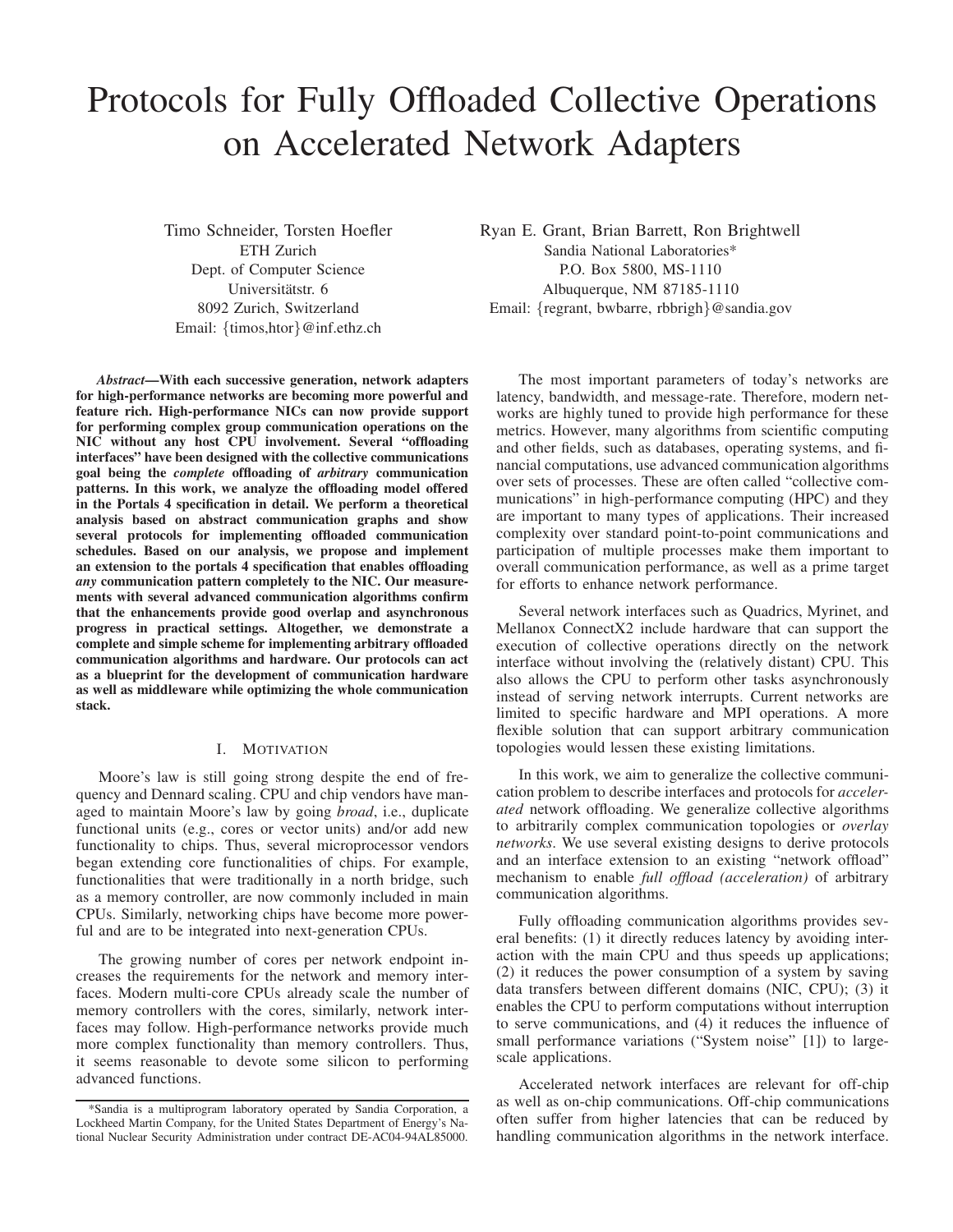Such additional latencies can be up to 500 ns while network transfers only take 800 ns. Indeed, Underwood et al. demonstrated a 30% latency improvement due to communication offload [2]. It's less obvious for on-chip networks since they are not suffering from the latency issue and the data is always close, however, very simple cores can suffer significantly from pipeline stalls and network interrupts. Thus, a simple communication offload engine can be very useful in such a situation as well.

As discussed before, current interfaces are either limited to certain hardware configurations or to communication algorithms. The most flexible interface is the Portals 4 specification [3] that offers so called "triggered operations" which can be used to perform several actions when messages arrive. This allows one to implement a basic set of algorithms [1], [2]. However, the current interface is limited and does not allow full offload. Thus, we discuss the limits of this approach, propose several protocols to enable as much offloading as possible, and discuss a simple extension that will enable full offloading capabilities.

To summarize, the key contributions of our work are:

- We discuss several practical issues such as schedule reuse and cross-matching and provide protocols to enable an implementation of our approach.
- We demonstrate our implementation using a Portals 4 reference implementation with a rich set of collective algorithms that can all be run without intervention of the CPU.
- We show how to design an interface that enables *full* offload for *arbitrary* communication schedules enabling the implementation of *accelerated overlay networks with arbitrary topologies*

Our discussions provide new insights into the requirements of communication algorithms and our interfaces (extended Portals 4) and protocols can directly be used by hardware designers to develop a generic network offload infrastructure.

We first start with a discussion of necessary semantics to implement communication algorithms followed by a discussion of Portals 4. We then demonstrate protocols to implement fully offloaded communication algorithms over Portals 4 and we raise several issues. We then provide a proposed extension to Portals 4 to better support offloading arbitrary collective communication schedules. In our experimental evaluation, we demonstrate the usefulness of our approach in practice and conclude with a discussion and outlook.

# II. COMMUNICATION SCHEDULES AS DEPENDENCY GRAPHS

Message Passing Interface (MPI) [4] libraries implement collective operations as communication algorithms and are thus a good example for our discussion. In such libraries, e.g., MPICH [5] or Open MPI [6], collective operations are commonly built on top of point-to-point communications. Each collective implementation is a piece of (most often C) code that calls basic point-to-point or RDMA communication primitives. An example of such an implementation is given in Listing 1. In this simple barrier implementation each non-root node signals its arrival at the barrier by sending a zero-length message to the root and then waits for another zero length message from the root which signals the end of the barrier. The wait step is implemented using a blocking receive operation.

The root process uses non-blocking communication since it sends and receives multiple messages. Non-blocking communication primitives allow the parallel processing of messages in this case. The root explicitly waits for communication steps to finish using the wait all() function.

```
/*All non-root send & receive zero-length message.*/
if (rank > 0) {
  send(NULL, 0, MPI_BYTE, 0, i, ...);
  recv(NULL, 0, MPI_BYTE, 0, MPI_ANY_SOURCE, ... );
}
/*The root collects and broadcasts the messages.*/
else {
  for (i = 1; i < size; +i) {
    irecv(NULL,0,MPI_BYTE,MPI_ANY_SOURCE,...,&(reqs[i]));
  }
  wait_all(size-1, reqs+1, MPI_STATUSES_IGNORE);
  for (i = 1; i < size; +i) {
    err = isend(NULL, 0, MPI_BYTE, i,...,&(reqs[i]));
  }
  wait_all(size-1, reqs+1, MPI_STATUSES_IGNORE);
}
```
Listing 1. Open MPI Barrier implementation for small communicators

This way of implementing collective operations is well suited for a host CPU centric message passing framework. However, it is rather difficult to use such an implementation for offloading the collective execution to a co-processor. As the collective is implemented in C, the co-processor itself would have to be able to execute (compiled) C code. The code above is also hard to understand because dependencies between send and receive operations are expressed in two different ways. In the non-root case the receive cannot start before the blocking send is completed. This is not explicitly stated, it is a result of the control flow in the program. In the root case the dependencies are made explicit using wait\_all().

This makes it hard to reason about properties of collectives implemented in such a way. It is not clear if the implicit dependency in the non-root case is a side-effect of the control flow or necessary for the communication.

Hoefler et al. [7] describe the idea of expressing collective operations as a dependency graph between simple networking primitives, such as send and receive in a system called cDAG. They also included the possibility to specify transformations on process-local data.

# *A. Semantics of cDAG*

In the following we will describe the semantics of cDAG, a communication framework based on those ideas.

Communication patterns are expressed as a graph  $G =$  $(V, E)$ . The vertices V of this graph are send and receive operations as well as arithmetic operations on local data, the edges of this graph are dependencies. An edge  $e = (u, v)$ between two operations,  $u$  and  $v$ , means that the operation  $v$ must not *start* before the operation u has *completed*.

A send operation s is defined as a tuple including buffer, length, source, destination, and matching tag: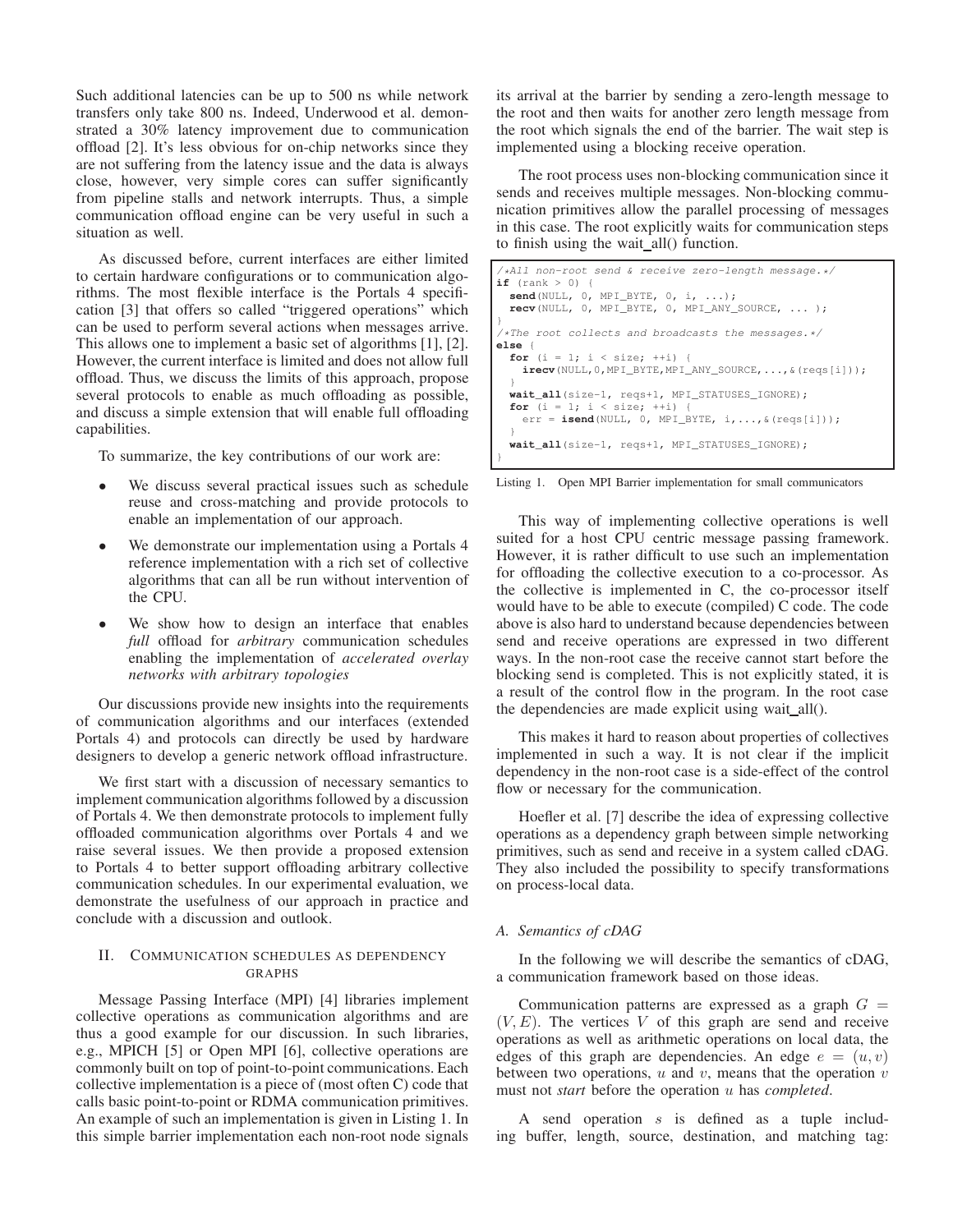$(s_{buf}, s_{len}, s_{src}, s_{dst}, s_{tag})$ , the definition of a receive is likewise  $(r_{buf}, r_{len}, r_{src}, r_{dst}, r_{tag})$ . The complete communication algorithm is finished as soon as all vertices are *completed*. We define the completion of sends and receives as follows:

A send is completed as soon as it is guaranteed that modifications of the memory range  $mem[s_{buf}, s_{buf} + s_{len}]$  at rank  $s_{src}$  do not change the contents of the message delivered to the remote rank. Likewise, a receive is completed as soon as the memory range  $mem[r_{buf}, r_{buf} + r_{len}]$  contains the value delivered by the matching send. That is, any load from that address range (in a send or by the host CPU) will result in reading the new values.

Messages can have tags to identify different channels. Receives only "match" with sends that have identical tags as specified in the receive (a special wildcard tag is available). In the following we will describe the matching semantics of cDAG: If a send operation  $s$  is started (which means that the cDAG schedule execution was started and for all edges  $(x, s) \in$  $E, x$  has completed), it is added to the set of outstanding sends. Similar, when a receive is started, it is added to the set of outstanding receives. The (partial) order in which elements are added to the outstanding sends and receives set is defined by the happens-before relation introduced by the dependencies, as well as matches. If the outstanding sends set contains an element  $s$  and the outstanding receives set contains an element  $r$ with  $s_{dst} = r_{dst} \wedge s_{src} = r_{src} \wedge s_{tag} = r_{tag} \wedge s_{len} = r_{len}$  those two elements *match*, both are removed from the outstanding sends and outstanding receives set, before other vertices are added. When two operations  $s$  and  $r$  match we show this, where needed, by drawing a "matching edge" (dashed arrows in Figure 1). Edges introduced by deterministic matches imply a similar happens-before relationship than dependency edges: if there exists a matching edge  $(s, r)$  the receive operation  $r$  can not finish before  $s$  is started (whereas, if it were a dependency-edge, r could not start before s was finished).

Since the happens-before relation introduced by dependencies is only partial, it is possible to construct cDAG graphs which contain multiple possibilities to match sends to receives, such as shown in Figure 1. In such a case it is undefined which send will be matched to which receive.



Fig. 1. Non-deterministic matching example: The cDAG semantics do not define which send matches which receive

There are no dependencies (neither a directed edge, nor a path) between the two sends, therefore the scheduler is free to start them in any order and thus allow both matchings shown. If a cDAG schedule contains non-determinism, the user has to ensure that all possible matchings are correct.

To perform collective communication with cDAG, a cDAG graph has to be assembled first, by adding operations and dependencies between them. Graph assembly is process-local. When the cDAG graph is complete it has to be compiled in a collective call. This enables the runtime to perform optimizations on the graph or change its internal representation. A compiled graph can then be executed as a non-blocking collective operation. To test for completion, the user can use a non-blocking test-function or a blocking wait-function.

With those semantics all communication patterns that can be expressed in the message passing paradigm can be captured.

#### *B. Collective Operations in cDAG*

The cDAG abstraction allows the implementation of collective operations in a convenient manner. We implemented several variants of the collectives defined by the MPI standard in the libNBC library [8]. Originally libNBC implemented collective operations in a round-based fashion, all communication operation in a round had to be finished before the next round could start. We changed its internal scheduler to utilize cDAG graphs to enable a higher degree of flexibility in expressing dependencies between communication operations. We are now able to link against different cDAG backends, i.e., for MPI, Cray DMAPP [9], or Portals 4, as presented in this paper. Table I shows all of the variants of collectives that have been implemented.

The variants listed in Table I have not been implemented in code, unlike what a typical MPI implementation would do. Instead we leveraged the graph-based nature of cDAG to define a dataflow graph (which defines which data item has to be communicated from where to where) and a topology graph (which defines which communication topology, i.e., a binomial tree or a ring) the dataflow graph should be mapped onto. The created cDAG schedule then combines both graphs. This allows us to provide many variants for each collective communication function; for example the "Tree" variant is able to be used with k-ary as well as with k-nomial trees, for different values of k, by changing a single parameter in a function call. This vast set of varieties could be used for auto-tuning collectives during run-time in the future.

### III. A CASE STUDY: PORTALS 4

We now discuss how to use triggered operations to implement full offloading of arbitrary communication patterns that have been specified in cDAG. These operations start when a counter reaches a predefined threshold. The supported operations are: PtlPut, PtlGet, PtlAtomic, PtlFetchAtomic, PtlSwap, PtlCTInc, and PtlCTSet.

Portals supports both matching and non-matching communication mechanisms. The matching interface offers much greater flexibility in target side message handling, at the cost of message reduced processing rate. In this text we will only consider the matching interface because matching is needed to offload complex communication schedules. Without it one can not differentiate between different messages without host CPU involvement. Before data can be sent or received over Portals, the network interface has to be initialized, but we will not concern ourselves with the initialization process here.

If we want to send data from one node to another, we have to set up a memory-descriptor data structure. This contains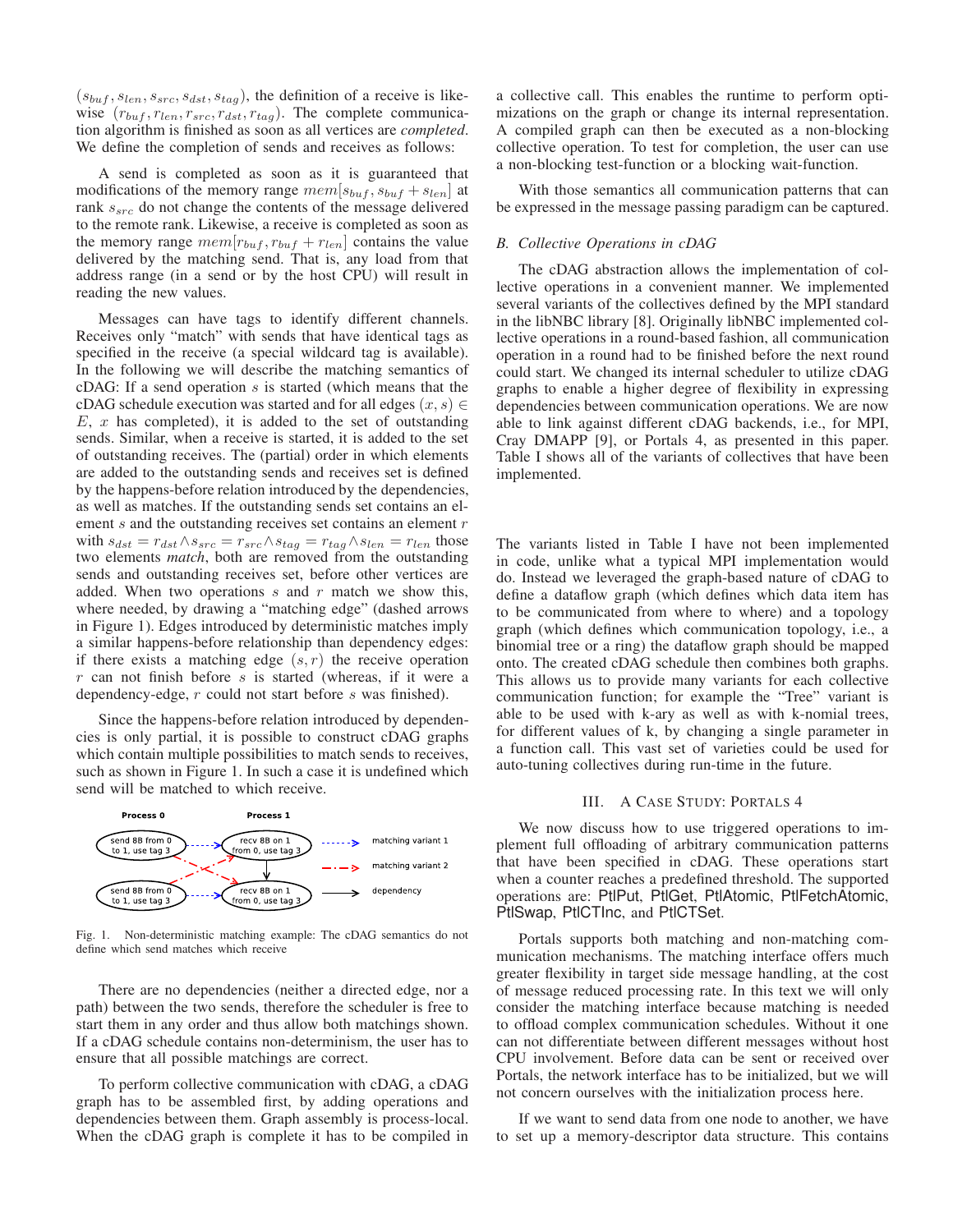| <b>Collective</b>            | <b>Implemented Variants</b>                                                                                                                                          |
|------------------------------|----------------------------------------------------------------------------------------------------------------------------------------------------------------------|
| MPI Broadcast                | Pipelined k-ary and k-nomial Tree, Pipelined Linear, round-optimal                                                                                                   |
| <b>MPI</b> Scatter           | Pipelined k-ary and k-nomial Tree, Pipelined Linear                                                                                                                  |
| MPI Gather                   | Pipelined k-ary and k-nomial Tree, Pipelined Linear                                                                                                                  |
| MPI Allgather                | Ring, Butterfly, Pairwise Exchange, Dissemination, Broadcast after Gather                                                                                            |
| <b>MPI Barrier</b>           | Butterfly, Pairwise Exchange, Dissemination, Broadcast after Reduce                                                                                                  |
| MPI Alltoall                 | Pairwise Exchange                                                                                                                                                    |
| <b>MPI Reduce</b>            | Pipelined k-ary and k-nomial Tree, Pipelined Linear                                                                                                                  |
| MPI Reduce_scatter           | Pairwise Exchange, Scatter after Reduce                                                                                                                              |
| <b>MPI</b> Allreduce         | Butterfly, Dissemination, Broadcast after Reduce                                                                                                                     |
| MPI Scan                     | Pipelined Linear                                                                                                                                                     |
| MPI Exscan<br>$\overline{1}$ | Pipelined Linear<br>$0 \times 10^{-1}$ m $0 \times 10^{-1}$ m $0 \times 10^{-1}$ m $0 \times 10^{-1}$ m $0 \times 10^{-1}$ m $0 \times 10^{-1}$ m $0 \times 10^{-1}$ |

TABLE I. COLLECTIVES IMPLEMENTED IN LIBNBC US ING THE CDAG ABSTRACTION

information about the start and length of the described buffer. We can also choose to let Portals count events associated with this memory region, for example how many times this buffer has been sent. If we want to do such counting, the counter handle is also included in the memory descriptor data structure. The counter itself is set up with PtlCTAlloc. After the memory descriptor is set up, it is registered with Portals with the PtlMDBind. A more detailed code snippet is shown in Listing 2.



Listing 2. Sending data with Portals

After we set up the memory descriptor we can pass it to a remote process using PtlPut. The last line in this Listing shows one way of utilizing the counter that we set up: PtlCTWait will block until the specified counter reaches a given value. But simply waiting for the counter to reach a specified value does not help us to offload a more complicated communication pattern. Therefore Portals also offers a way to trigger new operations, based on counting events.

To receive data we have to set up a match list entry. The match list entry contains information on the source of the incoming message and how to handle it. We can also specify from which rank we expect a message and from which user. Further, we can specify 64 match bits, which are masked by the same amount of ignore bits. In the previous example we set the value of the match bits to 1. We can receive this message as follows:

| recv value me.start = $\omega$ ill be one;                   |  |
|--------------------------------------------------------------|--|
| $recv_value_me.length = sizeof(iuint64_t);$                  |  |
| PtlCTAlloc(ni_logical, &recv_value_me.ct_handle);            |  |
| recv value me.uid = PTL UID ANY;                             |  |
| recv_value_me.match_id.rank = PTL_RANK_ANY;                  |  |
| recv value me. match bits = $1$ ;                            |  |
| $recv_value_me.jpg \text{ is } = "1;$                        |  |
| recv_value_me.options = PTL_ME_OP_PUT   PTL_ME_EVENT_CT_COMM |  |
| PTL ME EVENT COMM DISABLE;                                   |  |
| PtlMEAppend(ni_logical, 0, &recv_value_me, PTL_PRIORITY_LIST |  |
| , NULL, & recv_value_me_handle);                             |  |

Listing 3. Receiving data with Portals

First, we specify where the message should be stored and how long it is. Then we allocate another counter, which we will use to count the Put commands that wrote to that buffer. We will accept messages from any rank and any user. Furthermore one can specify a 64 bit wide "tag" the message must have to match to this match list entry with the match bits field. The ignore bits field specifies which bit of the 64 match bits should be ignored for matching. After the match entry is complete we pass it to Portals with the PtlMEAppend function. This function inserts the match list entry at the end of the match list. If a message does not match any match list entry, it is dropped by the receiver.



Fig. 2. Simplified overview of the trigger mechanism in Portals: A match list entry and memory descriptors can increment a counter upon certain events. Triggered operations can be set up to be executed when a counter reaches a predefined threshold. In our drawings we use stars to symbolize the trigger event caused by reaching the threshold value.

In Figure 2 we show an overview of the components involved in Portals triggered operations. We have to create memory descriptors and match list entries to send and receive data. Memory descriptors can be associated with a counter which can count the number of sends (put), reply events (get), acknowledgments, or the number of send/received bytes. Match list entries can also be associated with a counter and they are capable of counting the number of matched put, get and atomic operations (or the number of affected bytes). The counters are associated with triggered operations (put, get, atomic, counter-increment, and counter-set) which are executed when the counter reaches a certain threshold. The thresholds can be set for each triggered operation independently. Note that this does not reflect all data structures and constructs actually used by Portals, it shows only those relevant to triggered operations and the matching interface.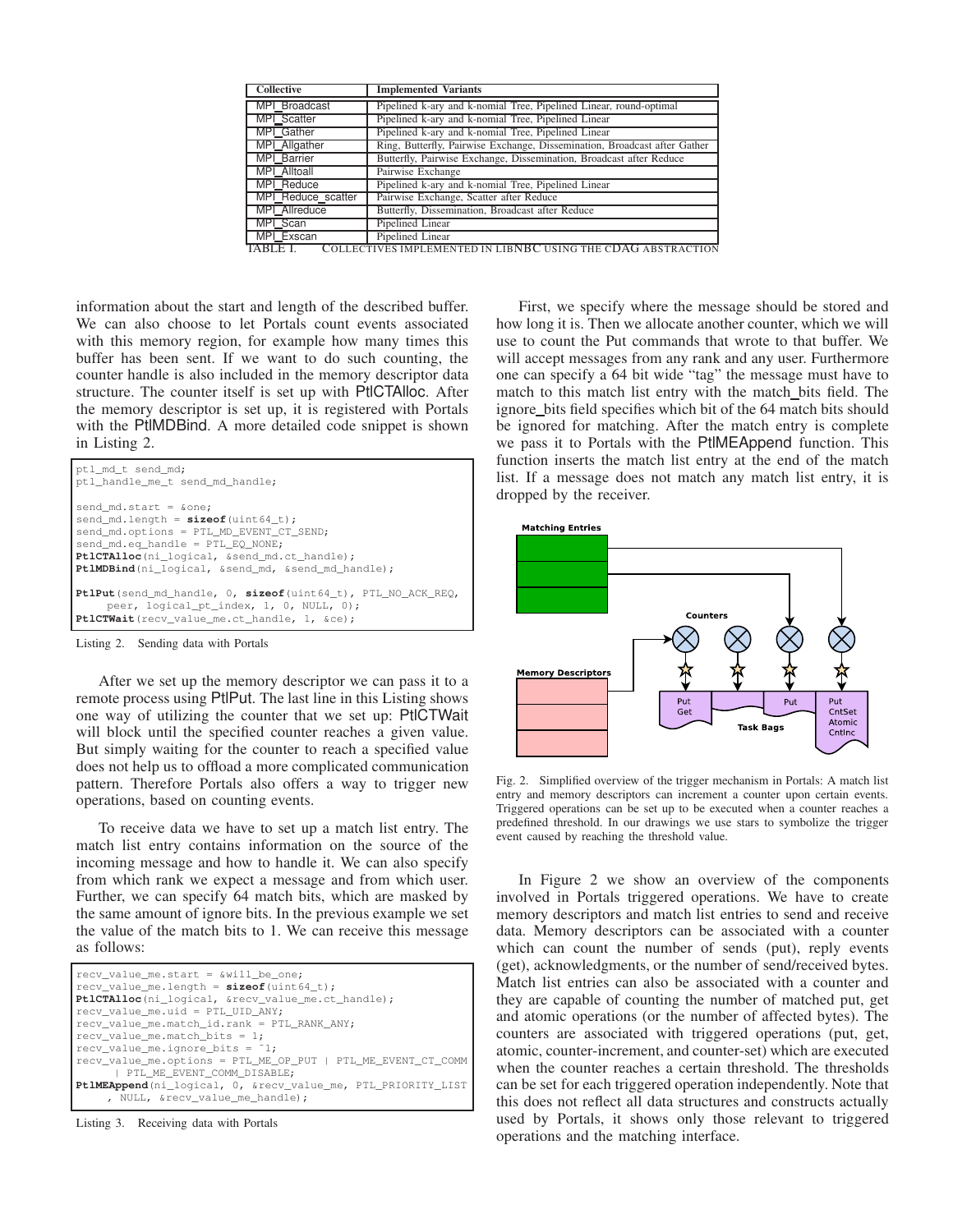In both examples we did not use the offload features that Portals offers. With Portals we can make the *hardware* react to incoming messages *without* involving the host CPU. The way this is done is shown in Figure 3.



Fig. 3. Triggered response to a message: After the relevant data structures are set up (c.f., Fig 2) the m1 matches a match list entry at the receiver, this match increments a counter, which triggers the execution of a PtlTriggeredPut. The numbers identify the different trigger events.

As shown in the previous code listings we have to set up the memory descriptors for sending and the match entries for receiving on each process. For both processes we add a counter to the matching entry to count the number of matched messages. On process 1 we use this counter in a PtlTriggeredPut operation, which executes a PtlPut as soon as the specified counter reaches a certain threshold. After these preparations, we need to synchronize the processes to ensure that process 0 will not send m1 before process 1 has posted the corresponding match entry. After we send m1 from process 0, we can perform a blocking wait on the counter attached to process 0's matching entry with the PtlCTWait function. Note that we do *not* have to give the control to Portals again after the initialization on process 1 to make the ping-pong work. Portals triggered operations provide full asynchronous progress, so we do not need periodic calls to a test-function like in MPI (see [10] on progressing non-offloaded communication) to ensure progress.

Portals does not allow triggered changes to the entries in the match list or in the memory descriptor list. However, it is possible to define whether a matching entry should be persistent or match only once.

# IV. FULLY ASYNCHRONOUS COLLECTIVES

We now discuss how triggered operations can be used to implement a cDAG interpreter. We will show how we use common protocols that have been used for CPU-driven applications in the context of *full offloading of arbitrary communications* to the network interface.

The point-to-point protocol design is important for cDAGover-Portals because, unlike MPI, Portals does not buffer messages. On the other hand it does not require an exchange of information (i.e., pre-calculated destination addresses) between sender and receiver before any data can be sent like RDMA, as Portals supports message matching. In this section we explain the options for implementing cDAG semantics over Portals.

Of course we can always emulate buffering semantics by providing shadow buffers (buffers that are allocated by the runtime in the compile phase) on the receiver for each message that we will receive in the execution phase. This approach requires additional memory and messages have to be copied from the shadow buffers to the user buffers at the receiver. The advantage of such an approach is that this protocol does not need any control messages and does not send data needlessly. Therefore such an *eager* protocol should be used for small messages, where the buffering does not cause too much overhead.

If we do not buffer unexpected messages we have to guarantee that the sender does not overwrite the message by receiving into the same buffer again before the message was matched by the receiver. Ensuring this kind of synchronization will always require additional messages. An overview of how point-to-point messaging can be implemented is shown in Figure 4.



Fig. 4. Hierarchy of point-to-point protocols: The eager protocol ensures reliable delivery by storing all incoming messages at the receiver, dequeuing them when a matching receive is posted. The rendezvous protocol ensures that the receiver already posted the receive. A third option is to resend messages until they are acknowledged by the receiver.

Buffering at the sender with a rendezvous protocol can be done in two ways: Either the sender initiates the message transfer, by sending a message header to the receiver, and the receiver buffers those (small) message fragments and replies when he is ready to receive the message (or used a RDMA Get operation to receive it). We call this sender-initiated transfer. Another approach is for the receiver to signal when he has the receive buffer for a specific message available, upon receiving such a signal the sender replies with the message data. We call this approach receiver-initiated. For messages below a certain threshold length, it is often more efficient to copy them to a temporary buffer at the receiver, until the receive buffer is ready. This avoids synchronization but needs more buffer space. This approach is called "eager protocol". The third approach is to transmit a message and wait for an acknowledgment from the receiver. If this acknowledgment is not received before a timeout, the message is retransmitted. Such a protocol is rarely used in high-performance networks because it wastes bandwidth and increases the latency because a late receiver always has to wait until the next timeout elapses at the sender.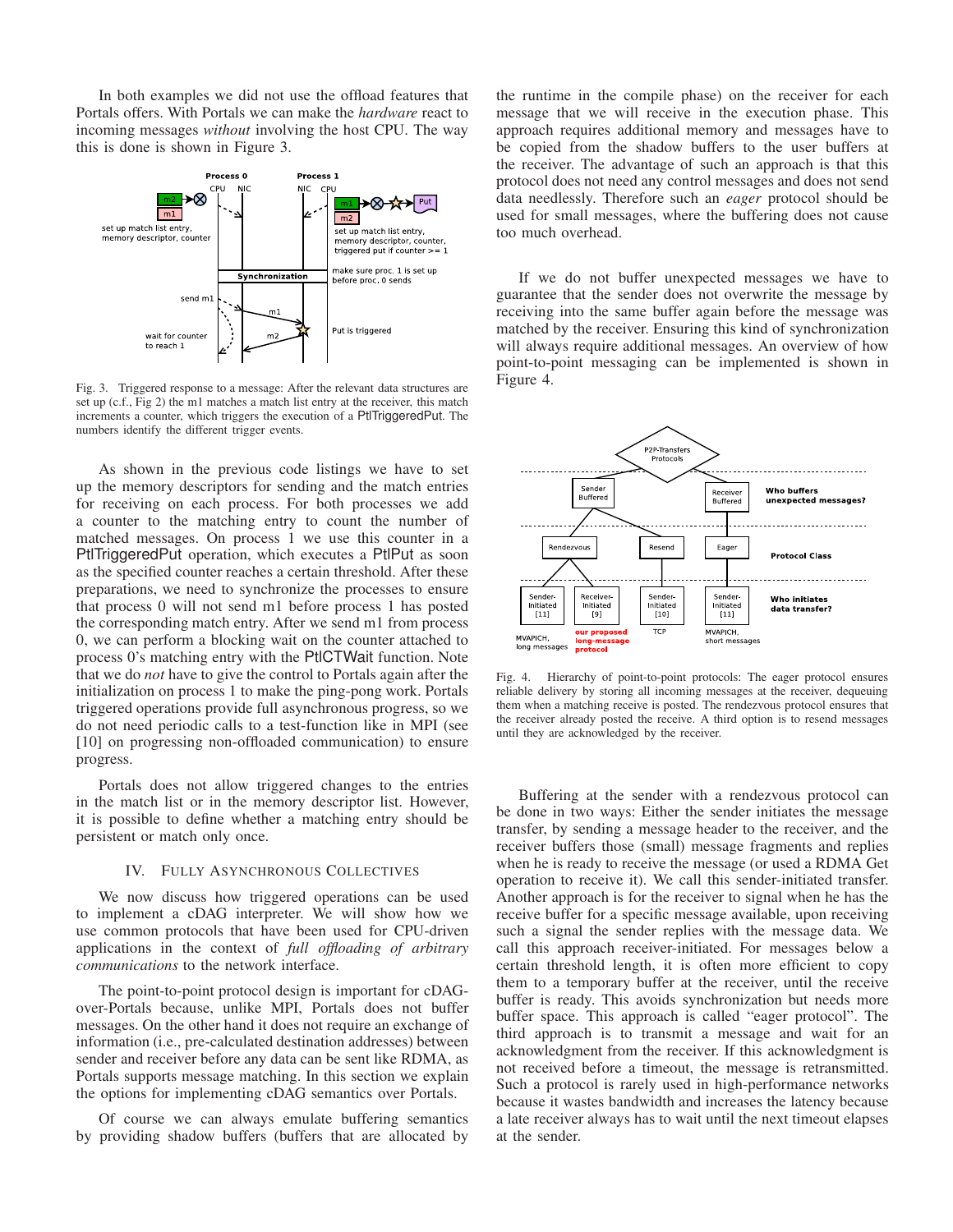#### *A. Fully offloaded Rendezvous Protocols*

By combining/chaining counters we can execute arbitrary sequences of put/get operations. However, we can not influence if/to which match list entry a message matches asynchronously. In [14], Barrett et al. propose a "triggered rendezvous protocol", however, the *decision* if a message is an expected or unexpected message can not be made without host CPU involvement. In Figure 3 in their paper they use a PtlMEAppend call to differentiate between the two, in the text they write "If the message is expected, the first part of the message is delivered directly into the receive buffer, otherwise it is delivered into bounce buffers". This differentiation is done by the aforementioned PtlMEAppend call. Since Portals offers no triggerable functions to modify the match list, it is impossible to implement a sender-initiated rendezvous protocol (where the receiver has to decide if a message goes to the receiveor a bounce-buffer) with Portals if we demand that the statechange of a receive from "not-posted" to "posted" should be done without host involvement.

Without host CPU involvement, the only way we can change the status of a receive from non-posted to posted is by incrementing a counter, this in turn can trigger puts, gets or other counters to be incremented. So a possibility for implementing a truly asynchronous rendezvous protocol, where the state-change of a message is done without host CPU involvement, is to have a separate memory space on each node, which collects the state of all receive operations for which the node is a possible sender. A local state-change from non-posted to posted receive would then trigger a send to this table. Each entry in this table belongs to a separate match list entry, which in turn triggers the send of the message. The problem with this is that it only works with pre-matched messages, because we have to know for each receive which remote send it matches to!

The pre-matching of messages removes all nondeterminism from the cDAG schedules and the pre-matching itself costs time. This is acceptable for collectives that are executed repeatedly (with the same buffer arguments, so that the underlying cDAG schedule they are translated to stays the same). We analyzed the overhead of dynamic matching in [15].

Corollary: *We conclude that, to support the offload of arbitrary communication topologies, the accelerator should be able to change the match list, otherwise pre-matching of messages is required.*

#### *B. Offloaded Rendezvous Protocol with pre-matched Messages*

In the following we describe how a rendezvous protocol, which does not involve the host CPU, can be expressed using triggered operations if we assume pre-matched messages. The basic idea is to trigger the sending of a ready-to-receive-flag at the receiver, which uses tags to match a specific matching entry at the sender, where it triggers the send of the actual message. Figure 5 shows the flow of messages in this protocol.

Each of the  $n$  send/receive operations in the local schedule has a unique id  $\in (0...n-1)$ . For each of the operations we allocate one byte of local memory. This byte is called the "status-flag" of the corresponding operation. The addresses



Fig. 5. Rendezvous protocol used to express pre-matched cDAG graphs with Portals triggered operations

for each receive status flag are communicated to the matching send.

For each receive there is an enabled-counter which is incremented once when an operation the receive depends on is finished. For each receive there is also a triggered put operation which is triggered at a threshold of  $indeg(id)$ , the number of incoming edges (or direct dependencies) of the receive operation in the cDAG graph. The triggered put sends a message to the sender which matches a match list entry which makes sure that the message gets received into the status-flag of the corresponding receive. We use the match bits to differentiate between those control messages and messages carrying user data. The matching match list entry will increment the counter for the send. Each send has a triggered put operation set up, which is triggered at a threshold of  $indeg(id)+1$  and will send the user data to the receiver, where it is matched by a match list entry which causes the enabled-counter of each dependent operation of the receive to be incremented by one, since the receive is now finished.

Figure 5 gives an example of how a portion of a cDAG schedule can be translated into Portals triggered operations. Note that this protocol requires synchronization across all participating processes to perform the pre-matching as well as to ensure that all match list entries are posted before any process sends its first message. Since the MPI standard mandates that "all calls [to non-blocking collectives] are local and return immediately, irrespective of the status of other processes" a non-blocking barrier has to be used in order to be MPI compliant. The setup of this non-blocking barrier can be done during the creation of each communicator or group. Upon completion of this non-blocking barrier, the initial sends and receives (which do not have incoming dependencies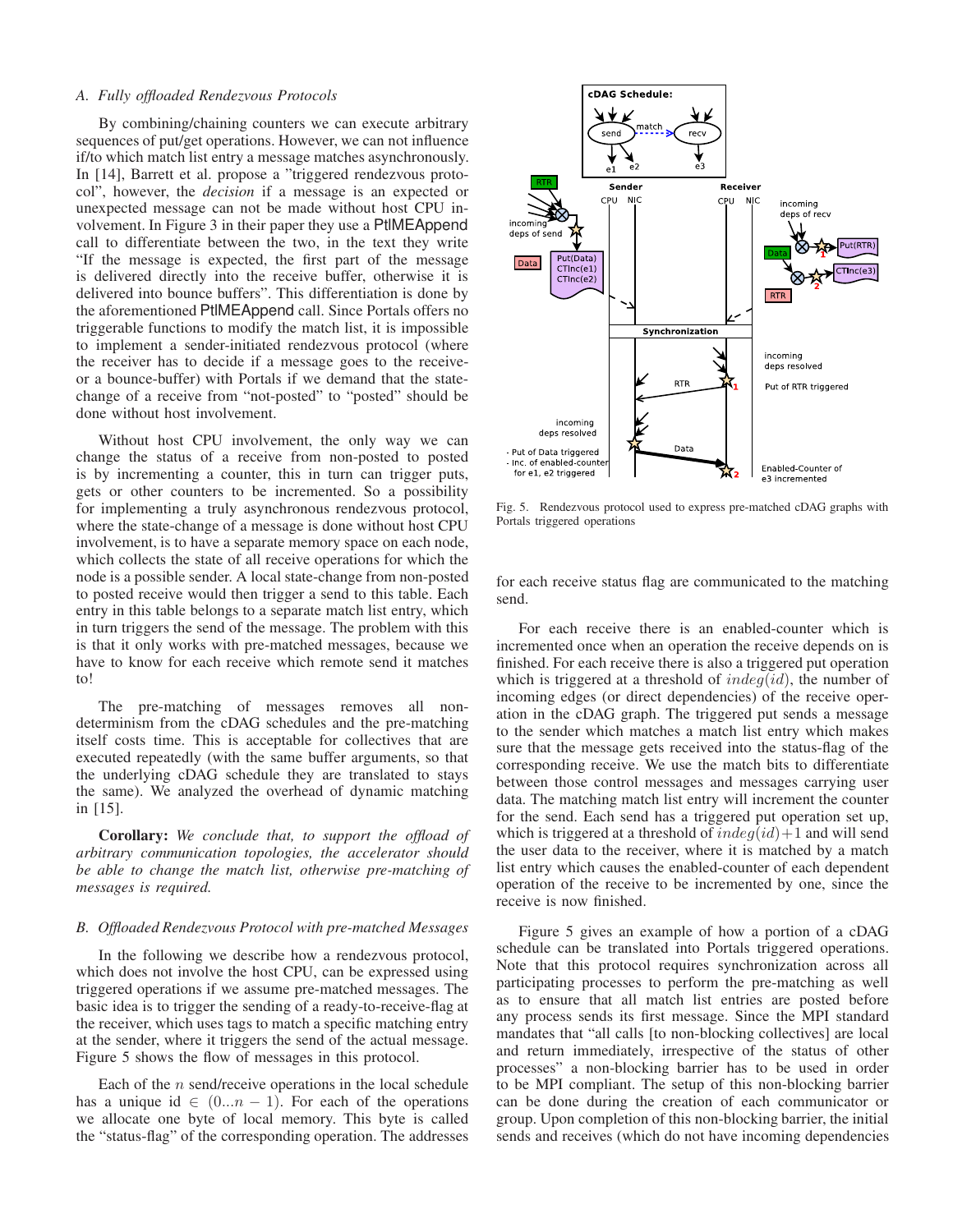in the initial cDAG schedule) are triggered. Note that if an implementation wants to allow  $n$  outstanding non-blocking collectives it has to prepare  $n$  such non-blocking barriers.

For all protocols described in this work, the tag space has to be used to ensure three different things:

- To discriminate between the different types of control messages (ready-to-send, ready-to-receive, actual data messages, etc.). A small number of bits is sufficient for this task.
- To discriminate between simultaneously outstanding schedules. Since all schedules are started collectively we can maintain local free-lists of schedule-tags.
- To support tags in cDAG operations itself. If a cDAG operation uses ANY TAG in a receive we mask out this part of the match bits.

# *C. Offloaded Rendezvous Protocol without pre-matched Messages*

For a fully offloaded rendezvous protocol, which does not require pre-matched messages we need some way of manipulating the match list with triggered operations. Probably the simplest operation of such a kind is PtlTriggeredMEAppend together with a triggered version of PtlMEUnlink. This is not yet a part of the released Portals API, but we implemented it as a possible extension to make it more versatile.

We use this proposed functionality in the rendezvous protocol shown in Figure 6.

When a send is activated (all nodes at the tails of incoming edges in the communication DAG are finished) a match list entry for a "ready-to-receive" (RTR) message is appended to the match list (via PtlTriggeredMEAppend). The message types are discriminated by using two bits of the (64 bit) tag space. The trigger that "enables" the send operation also triggers a put operation of a "ready-to-send" (RTS) message to the peer. The match list entry for the RTR message triggers a put of the actual data. The fact that the receiver sends the RTR message before the data is transferred ensures that the receiver has posted a match list entry for the data.

On the receiver side we append a match list entry for the RTS together with the match list entry for the actual data we expect in this receive. We count the matches on the RTS match list entry and if we detect a match of an RTS we send a new RTR message, in case the receiver dropped the previous one. Each match list entry is set up to match only once.

# *D. Offloaded Eager Protocol*

For small messages the latency added by the synchronization step of the rendezvous protocol is high compared to the latency of the actual data transfer. Furthermore, if a node only receives a small number of such small messages, the available memory at the node is enough to allow buffering such messages. For this reason most available MPI implementations, such as MPICH and Open MPI, use a threshold value (often around 4 KB message size) to decide which messages should be sent using an eager protocol, and which messages should be sent using a rendezvous protocol. With the semantics provided by Portals 4 triggered operations it is possible to implement a fully offloaded eager protocol.



Fig. 6. Rendezvous protocol used to translate cDAG to Portals triggered operations without pre-matching of messages.



Fig. 7. Eager protocol used to execute pre-matched cDAG schedules using Portals triggered operations

For each small message receive operation  $r$  we allocate a shadow buffer of the size r.size. For each message that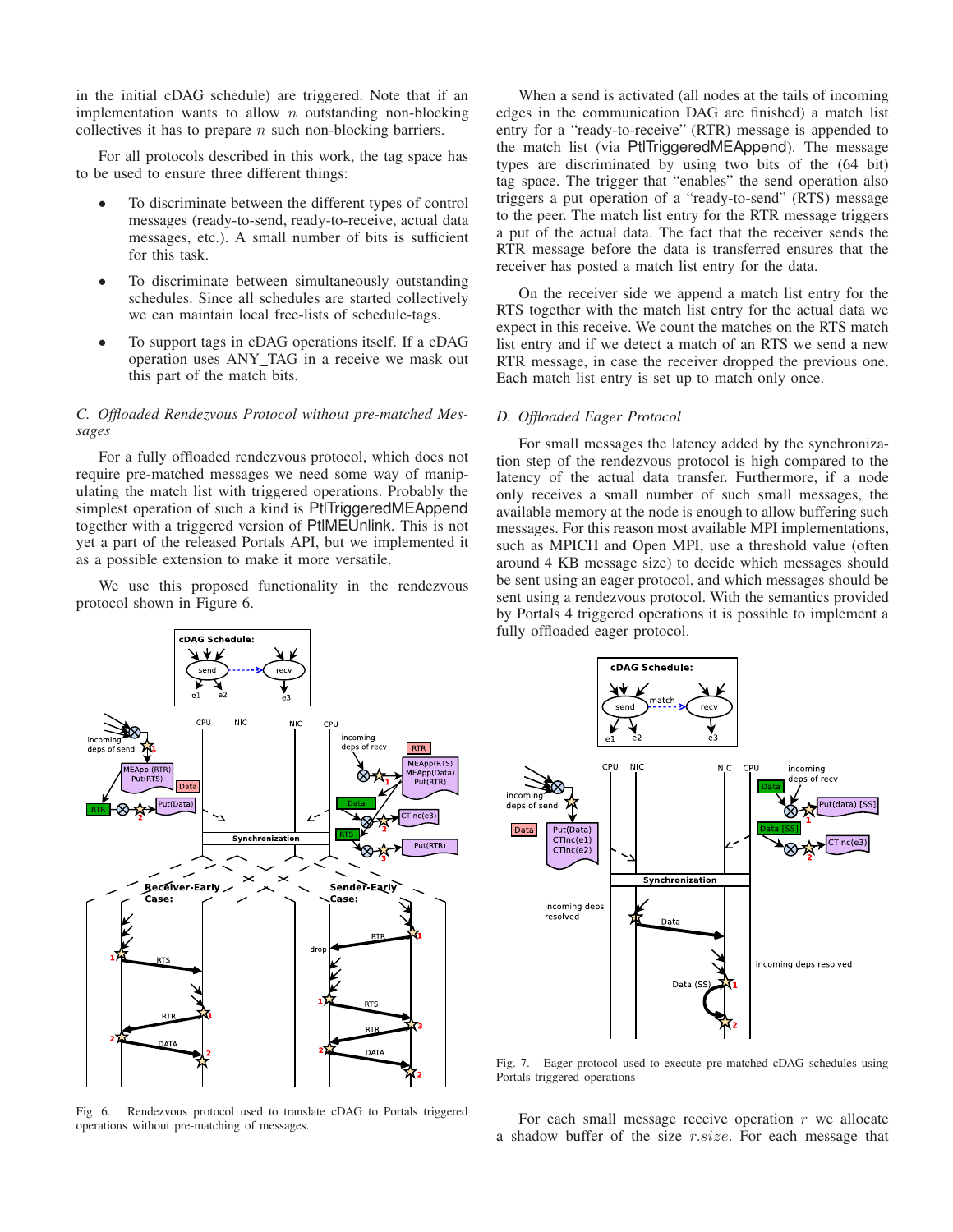should be received over the course of the schedule execution there have to be two match list entries. The first entry is used only once and is deleted from the match list upon its first use. This entry matches an incoming message and places it in the appropriate shadow buffer. This match increments a counter to save the information that this message was already delivered. If the receive for this message is posted, the same counter is incremented again. So the second time this counter is increased we know that a) the message was received and b) that the corresponding receive has been posted. Therefore we can now copy that message from the shadow buffer into the user buffer. Only after the message has been copied we can resolve the outgoing dependencies of the receive, because the following operations might work on the data in the user buffer. Figure 7 shows how a portion of a cDAG schedule can be executed using Portals triggered operations, using an eager protocol. Figure 8 shows the automata which is applied to each vertex of the cDAG graph to translate its semantics into Portals API calls.



Fig. 8. Automata used to perform cDAG to Portals translation for the eager protocol

Unfortunately, Portals does not provide triggered operations to copy data from one memory descriptor to another. However, we can work around this problem by triggering a put to ourselves and having the second match list entry we mentioned before match only such self-sent puts.

#### V. EXPERIMENTAL EVALUATION

The benchmarks in this section have been carried out on the Teller system at Sandia National Laboratories. Teller is a 104 node cluster of single socket AMD Llano Fusion processors. Each processor includes both a quad core 2.9 Ghz K10 (piledriver) processor and a 400 core 600 Mhz Radeon HD 6550D. For these experiments only the K10 processor was utilized. Each node has 16 GB of DDR3-1600 Mhz memory and nodes are connected via Qlogic QDR InfiniBand.

Currently no available network adapter supports Portals 4 triggered operations in hardware. However, the Portals 4.0 reference implementation [16] allows for the emulation of Portals specification compliant hardware. It supports the use of two different transports: OFED compatible network interfaces (i.e., InfiniBand, iWARP), and UDP. As Portals network interfaces provide for offloaded communication, the software reference implementation utilizes a progression thread spawned from each compute process. The progression thread polls the relevant event queue (an OFED EQ for IB and socket for UDP), and handles the reception of data and any subsequent triggered operations without the need for interaction with the compute thread. We are currently exploring alternative methods to provide progression without requiring a progress thread per every compute process.

We use the NBCBench [8] benchmark tool to compare the overlap of an implementation of a broadcast performed with cDAG-over-Portals with the one performed by cDAG-over-MPI, and we compare the non-overlappable part of the latency of the broadcast using our Portals implementation, as well as MPICH. Please note that the idea behind cDAG is not only to provide MPI collectives, but also to enable the formulation of any collective operation. We use MPI collectives for a comparison because they are some of the most well tuned complex communication operations available.



Fig. 9. Overlap for a Broadcast operation, performed with a cDAG interpreter which uses MPI as transport layer

NBCBench uses a work-loop, which is calibrated at the beginning of the benchmark, so that it takes the same time as the communication. To determine the overlap, the compute-loop is started after the (non-blocking) communication operation. By comparing the difference in execution time of the work-loop and the communication when run together compared to the not overlapped variant we can calculate which fraction of the communication is overlappable. A detailed description of this method can be found in [10].

In our first experiment, we compare the implementation of a broadcast in libNBC when using cDAG-over-MPI implementation, to a variant which uses cDAG-over-Portals, so only the low-level implementation of communication differs, both use the same communication topology for the broadcast. For this benchmark no manual progression, i.e., by repeatedly calling a test function, is performed. This is a realistic benchmark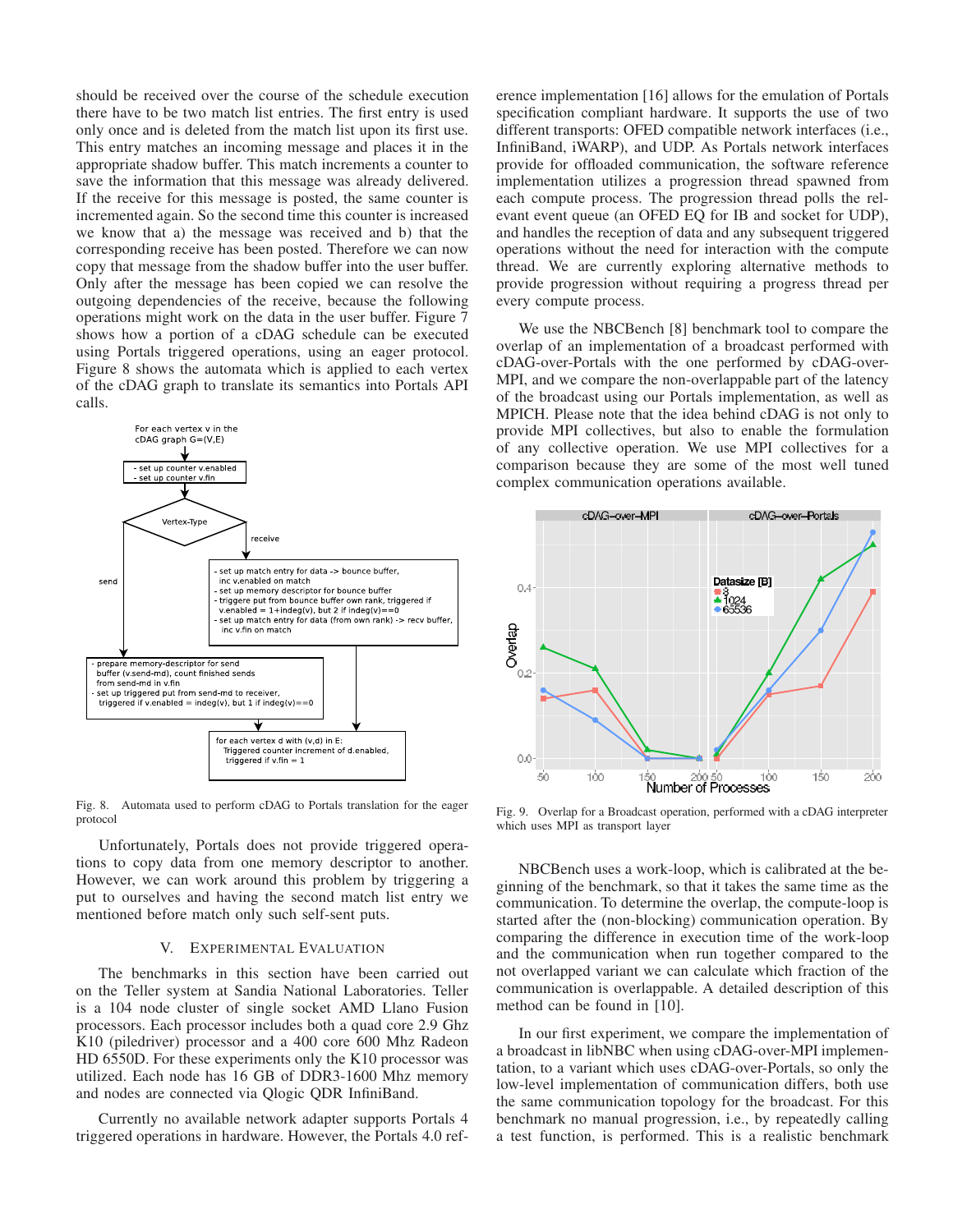for scientific codes, which often overlap communication with library calls, for example to the BLAS library. Inside of such a library progression of the communication is not performed, therefore our benchmark tests for true asynchronous progression. However, it is possible to achieve some overlap even with communication libraries that do not offer asynchronous progression, since they can overlap the first "round" of communication operations when the collective operation is started. This is what we observe in Figure 9. For small node-counts the MPI based variant of cDAG is able to get reasonable overlap, since the tested broadcast operation only needs a small number of rounds in this case. This decreases with larger node counts. In the case of Portals we observe the opposite. Due to the relatively high non-overlappable overhead of setting up all the counters, memory descriptors, match list entries, etc. for the collective operation the overlap is negligible for small node counts.

In Figure 10 we compare the non-overlapped part of the latency of broadcasts of different three different sizes implemented with cDAG-over-Portals to MPICH. While MPICH outperforms our Portals implementation for small data sizes (which is not surprising, since the software emulated Portals has a higher latency due to the emulation layer), Portals outperforms MPICH for large data sizes due to higher overlap.



Fig. 10. Absolute time of the non-overlappable part of Broadcast operation performed using cDAG-over-Portals, compared to MPI

# VI. RELATED WORK

There has been much previous work on the topic of optimizing collective operations, for example [17]–[20]. When deciding which communication schemes to use for our cDAG collective implementation, we were guided by this body of work. Hardware acceleration of collective communication operation has been considered by many, the NEC Earth Simulator for example contained a hardware barrier implementation, however research has also been done to investigate if collective offload was possible in a more flexible manner, without a dedicated network. A lot of such work had been done by modifying the firmware of Myrinet NICs [21], [22]. Also the Quadrics Elan NIC was designed to run user code on the network processor and has been used to offload specific collective communication functions [23]. Some of the concepts

used in Elan are very similar to the newest Portals API, for example Elan provided event functions which work similarly to Portals triggered operations.

The newest generation of InfiniBand [24] adapters from Mellanox provide the Collective Offload Resource Engine, CORE-Direct [25]. This adds a management queue to the standard InfiniBand queue pair. This management queue allows to delay certain operations until others are finished, and therefore to express dependencies between operations. Researchers reported positive results when implementing single collectives such as barrier and broadcast with this technology [26], [27]. To the best of our knowledge no one has attempted to show that the primitives offered by CORE-Direct are powerful enough to offload any communication schedule, or shown its limits. In [28] the authors define "building-blocks" for collectives, patterns such as 1-to-n send, or receive-and-replicate. With cDAG we provide a more fine-grained and complete abstraction than those patterns.

Offloading collectives is well suited to support nonblocking collectives, which are now a part of the MPI-3.0 standard [4], but have been in use before that, e.g., in the reference implementation libNBC [8]. The biggest problem when implementing non-blocking collectives without hardware acceleration is that one can not provide asynchronous progression easily [10] . This can be solved by spawning an extra thread which repeatedly progresses the communication by calling a test function (the approach used by the Portals 4 reference implementation) or forcing the user to split the computation used to overlap the collective in small chunks, so that the test function can be called between them (the approach taken by libNBC). Another option is to offload the collective into the OS, which can directly respond to network interrupts. This has been done in [29], [30], which ensures system wide asynchronous progress for non-blocking operations. However, in contrast to triggered operations it still leverages the host CPU to process incoming messages.

Collective offload with Portals 4 [3] has been shown for two versions of MPI\_Allreduce in [2] and MPI\_Barrier and MPI\_Broadcast in [1]. In [14] the authors showed how to implement a rendezvous protocol with triggered operations. However, unlike the protocols described in this paper, this protocol can not be used to completely offload collective operations, as it requires the host CPU to make calls to Portals each time a receive is posted, where, for complete collective offload, the posting of a receive has to be done purely with triggered operations.

#### VII. DISCUSSION

By attempting to design an abstract framework to offload arbitrary communication topologies we gained the following insights which should be taken into account by designers of network offload APIs, if their goal is to allow full offload of arbitrary communication topologies.

1.) The offload engine has to be able to dynamically (based on the completion status of previous send and receive operations) change the way incoming messages are handled (i.e., to which receive they are matched).

2.) Dynamic matching can be avoided, if messages are pre-matched, so that each message matches to exactly one